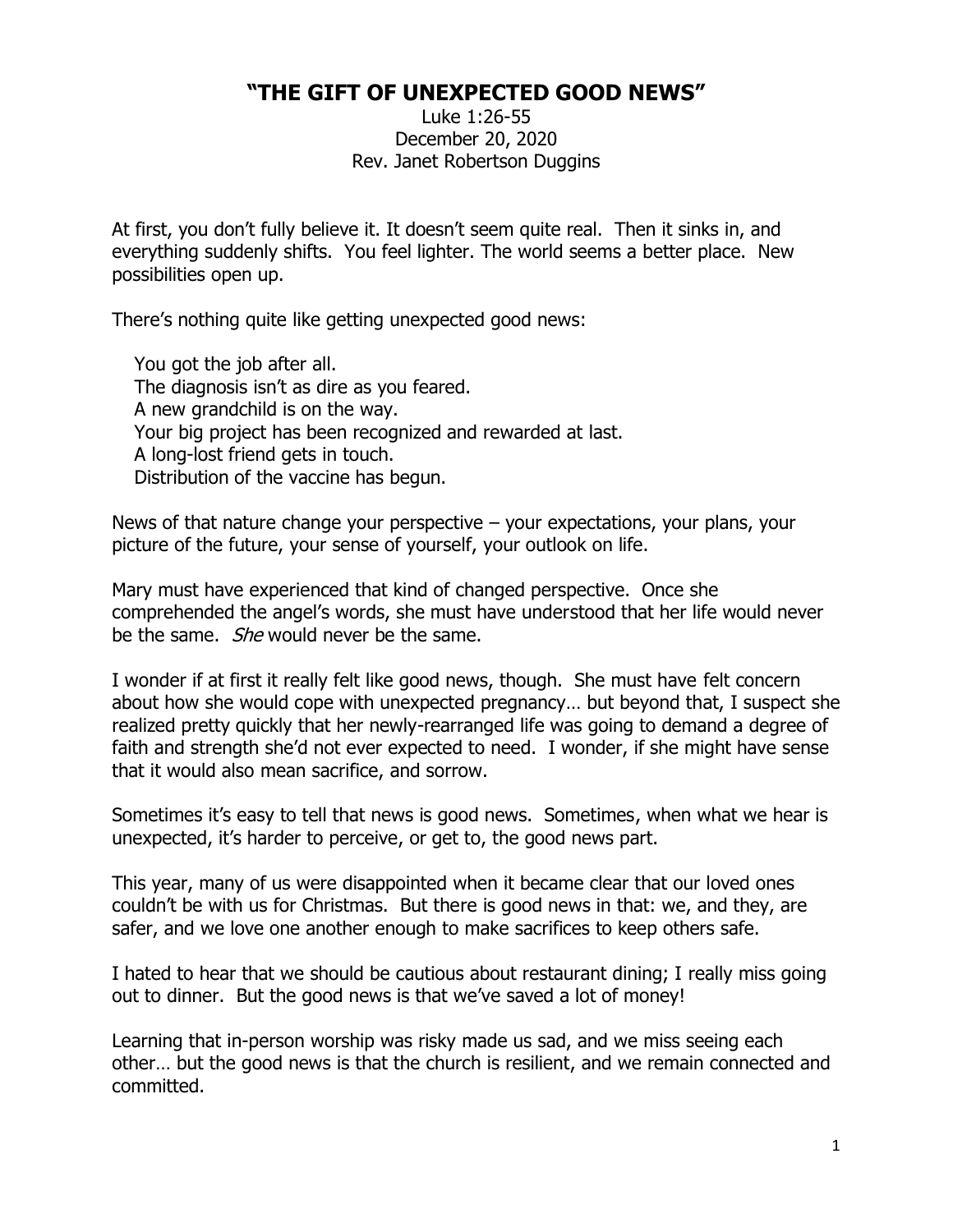We didn't want to hear that we needed to worship and have meetings virtually… but look at all we have learned, and the opportunities this has opened up to connect with people in different places.

Good news doesn't always sound 100 per cent positive at first, and sometimes it comes tangled up with bad news, or what seems like bad news. It can take a little time, maybe a bit of wondering, and an attitude of openness and trust to get to the good news.

Mary got to the good news. We have her song of praise and joy to tell us that. We call it the "Magnificat" (because that's the first word of it in Latin), and when we hear it, it's very clear that not only has she embraced the angel's news, she's become a teller of the good news herself.

But *is* it good news? Is it good news for everyone?

Some people might hear it and be skeptical. Mercy sounds great, and it's certainly very much needed. Raising up the lowly and filling the bellies of the hungry sound like good news for many, many people.

It *doesn't* sound like especially good news, though, for the proud, the powerful, or the rich, who are to be scattered, brought down, and sent away empty. (And I have a sneaking suspicion that we may have more in common with them than with the lowly and hungry!) Can this be good news for us?

Maybe it's that sort of unexpected good news that is hard to recognize at first.

We've had some of that kind of news this year:

We've learned that our differences are in some ways more fundamental than we thought. That we are going to have to come to some reckoning with our history of racism. That our safety net has gaping holes.

The inequities in our society have been exposed for all to see. It's become clearer than ever that our way of life isn't sustainable. The importance of our connections to one another was brought home to us in a new way.

We realized that there are things and people we ought to have been more grateful for. We learned that some things are not as important as we thought they were. We discovered that we are set in our ways, and that change is hard but necessary.

None of that sounds like good news. But it IS. Because it's always good news when we gain understanding, when we grow. Because truth is, ultimately, good news, and the necessary beginning to healing these broken places in ourselves and our world. Because it's good news that God is leading us to transformation.